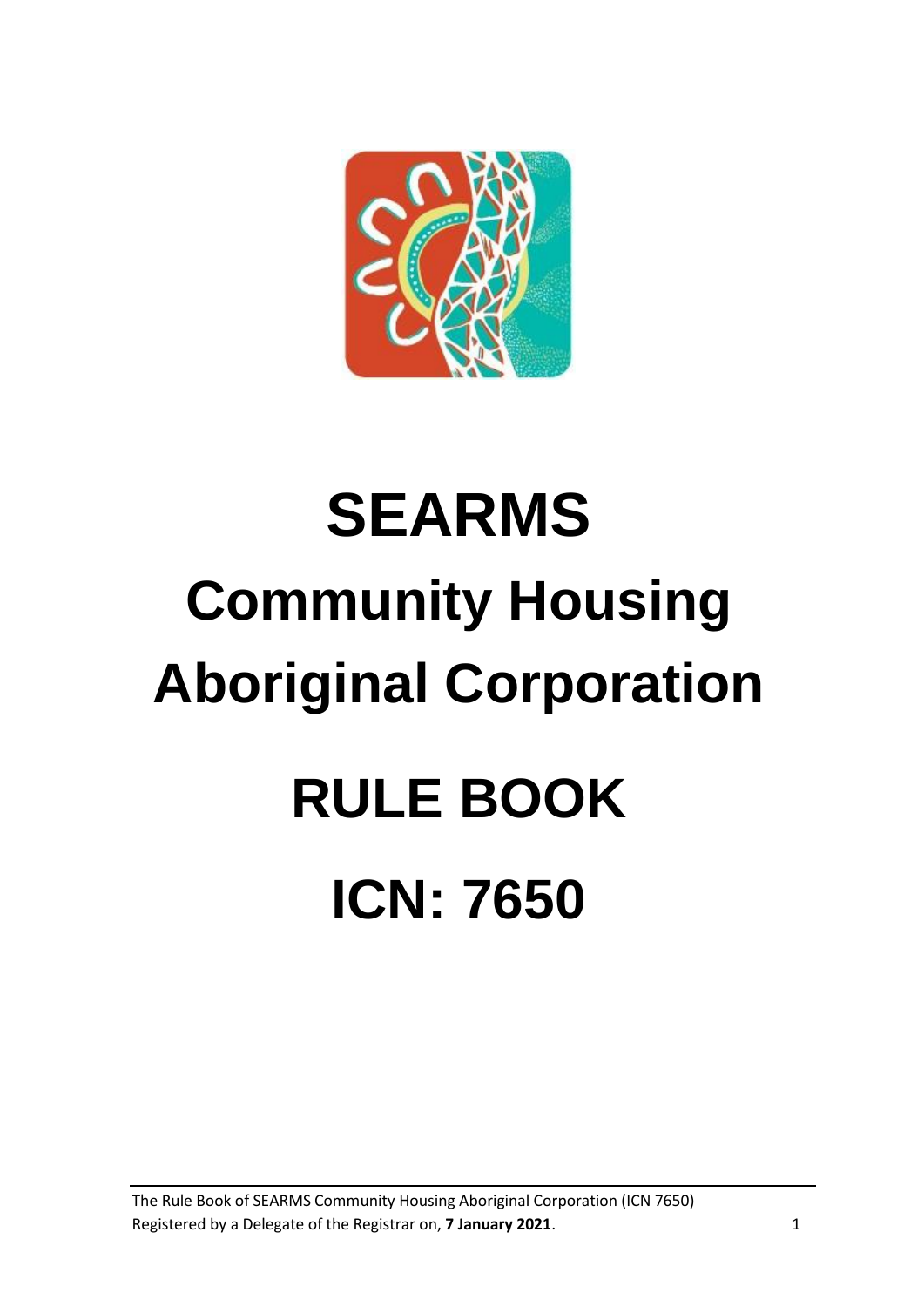# **Table of Contents**

| $\mathbf{1}$ |  |
|--------------|--|
| $\mathbf{2}$ |  |
| 3            |  |
| 4            |  |
| 5            |  |
| 6            |  |
| 7            |  |
| 8            |  |
| 9            |  |
| 10           |  |
| 11           |  |
| 12           |  |
| 13           |  |
| 14           |  |
| 15           |  |
| 16           |  |
| 17           |  |
| 18           |  |
| 19           |  |
| 20           |  |
| 21           |  |
| 22           |  |
| 23           |  |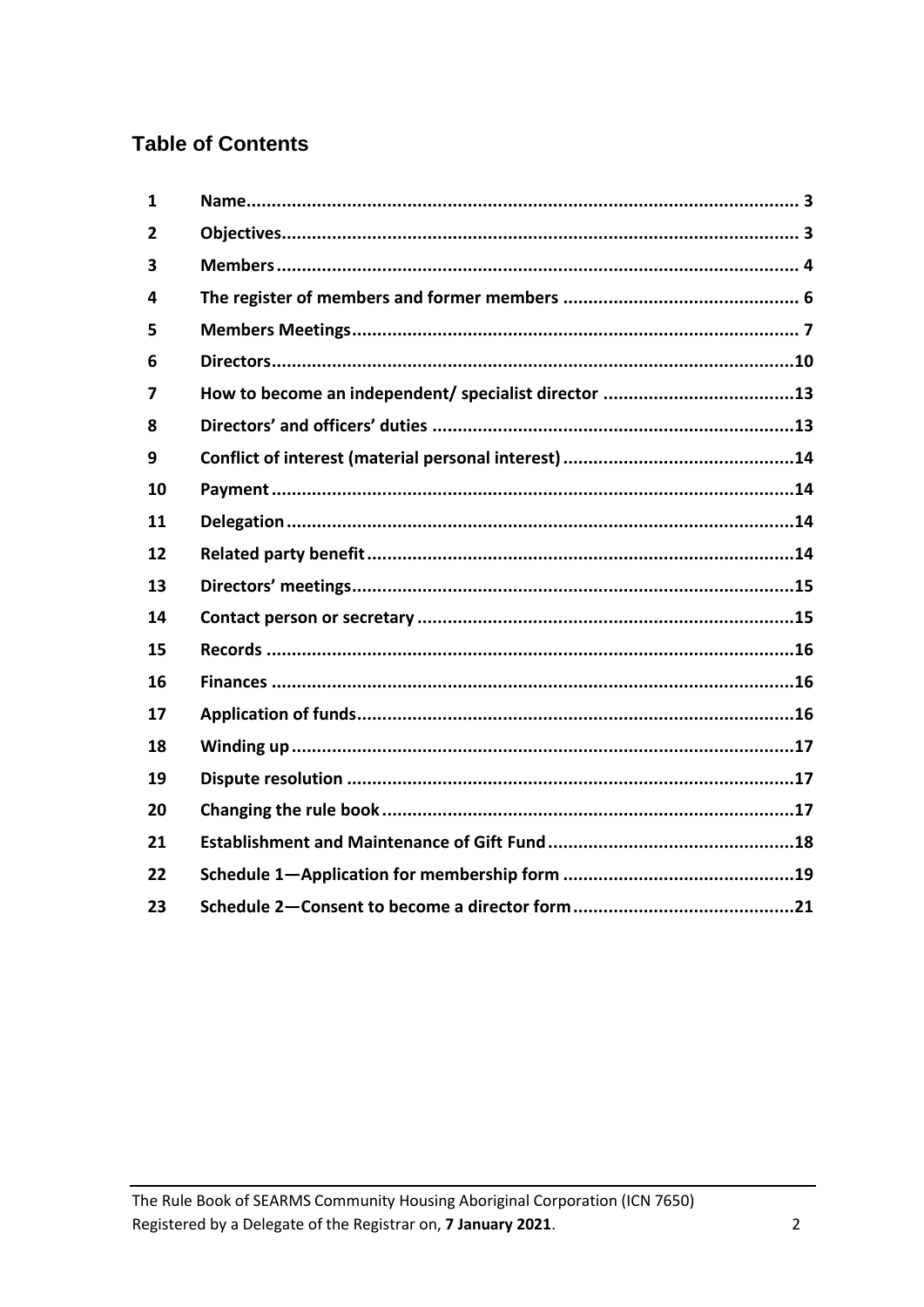# <span id="page-2-0"></span>**1 Name**

The name of the corporation is **SEARMS Community Housing Aboriginal Corporation**.

# <span id="page-2-1"></span>**2 Objectives**

- 2.1 To provide for the relief of poverty, misfortune, distress and helplessness of Aboriginal families and individuals through the provision of secure, affordable and culturally appropriate housing in the communities it services.
- $2.2^{\circ}$ To address the social and cultural needs of Aboriginal People while reducing the impact that intergenerational disadvantage had on their lives.
- $2.3$ Provides the highest quality Social and Affordable Housing services, specialising in housing and accommodation and support services.
- $2.4$ Develop and manage social enterprise businesses.
- $2.5$ Provide accommodation to support training and employment services.
- $2.6$ Provide social and welfare programs for disadvantaged Aboriginal children, families and aged.
- 2.7 To purchase and sell land and property in relation to providing social and community services.
- To develop and instigate models of housing long term leasing arrangements and home ownership options for Aboriginal people.
- 2.9 Operate community enterprises and build a strong financial base for community development activities and infrastructure.
- 2.10 Promote community development by acting as a resource for the community and stakeholders in the areas of education, health, housing, employment and welfare to the community.
- 2.11 The corporation shall maintain for the main purpose of the corporation a gift fund to be named "SEARMS Community Housing Aboriginal Corporation Gift Fund" in accordance with the requirements of the *Income Tax Assessment Act 1997*. See also Rule 21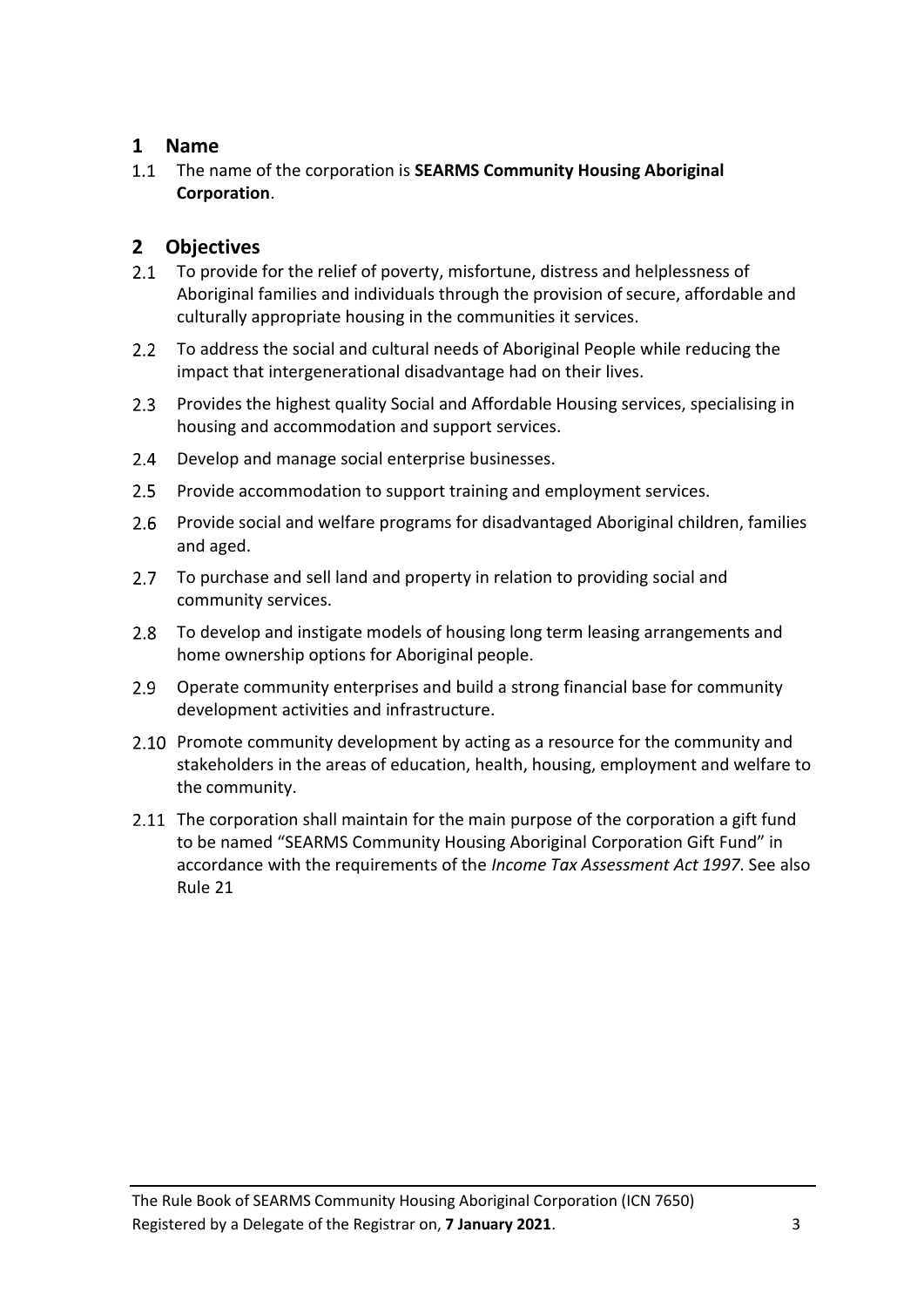# <span id="page-3-0"></span>**3 Members**

**Who is eligible?** In order to be a member of the corporation;

### **Be an individual person, who is:**

- at least (18) years of age; and
- an Aboriginal or Torres Strait Islander person; and
- a person who normally and permanently resides in South Eastern Area of New South Wales Australia. (South Eastern Area covers Bega Valley Shire Council, Shoalhaven City Council and Queanbeyan City Council, Illawarra area) or an Aboriginal person who resides in the ACT and is a member of an incorporated Aboriginal Housing organisation in NSW.

### **An incorporated Aboriginal Housing organisation in NSW that:**

- is invited to become a member,
- supports the objectives and policies of the corporation, and
- is a Registered Aboriginal Housing Provider.

### **How to become a member.**

- 3.3.1 An individual eligible under rule 3.1 applies in writing which is put before a directors meeting for consideration.
- 3.3.2 A local incorporated Aboriginal housing organisation eligible under rule 3.2 applies in writing which is put before a directors meeting for consideration.
- 3.3.3 The directors may decline a membership application. If they do so, they must write to the applicant or the relevant organisation about the decision and the reasons for it.
- 3.3.4 If the directors accept a membership application, the individual person or organisation's name, address and date they became a member is put on the register of members along with the organization's representative name and position as relevant.

### **Members representative's rights**

- 3.4.1 A member:
- can attend, speak and vote at general meetings
- can be made a director
- can put forward resolutions at general meetings
- can ask the directors to call a general meeting
- can look at the books and records of the corporation (if the directors have authorised them to do this, or if the members have passed a resolution which lets them do this).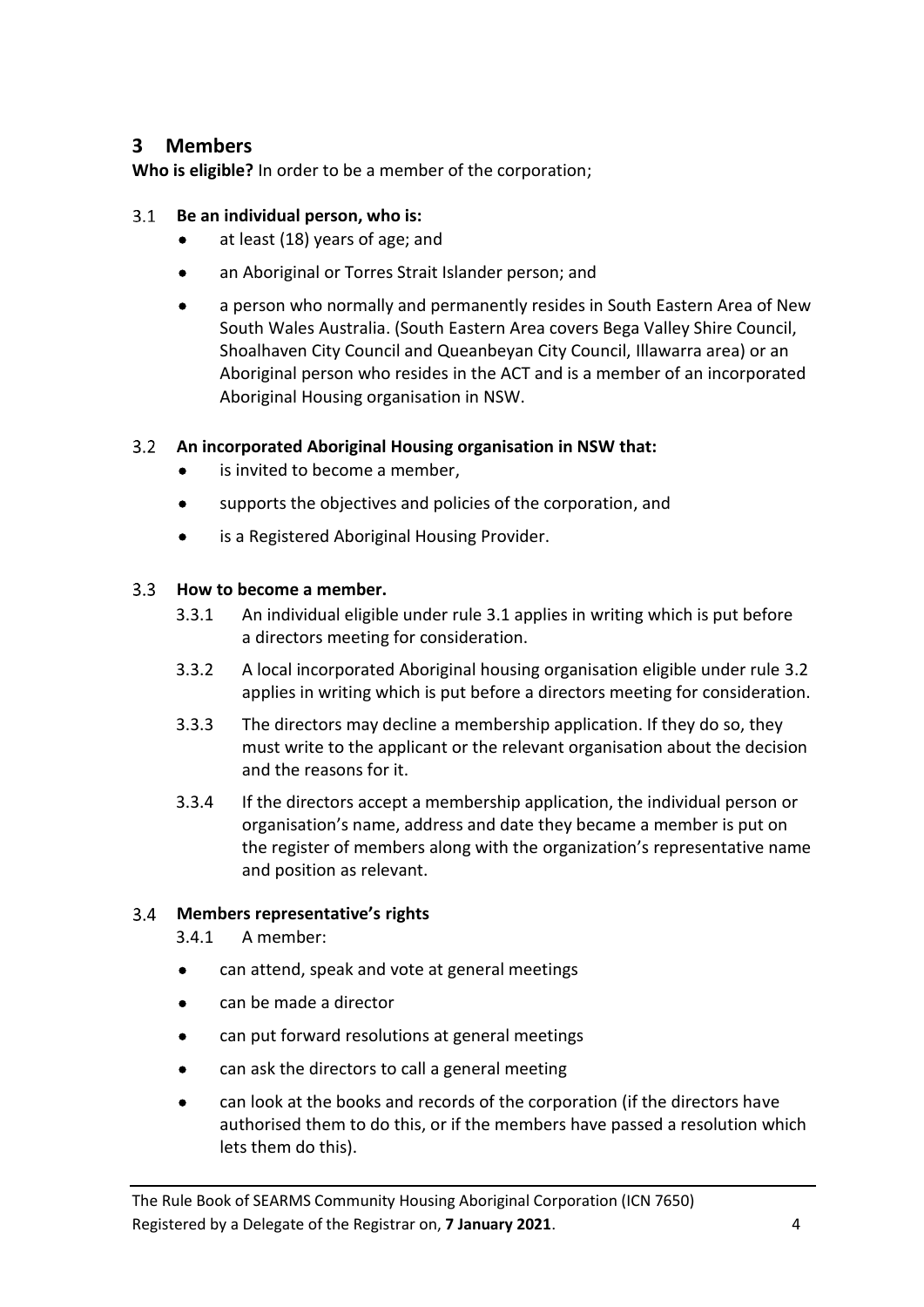- 3.4.2 Once accepted to membership, the local incorporated Aboriginal housing organisation (member organisation) must nominate a person (member representative) to represent it at general meetings of the corporation.
- 3.4.3 If a member representative ceases to hold the position for which they were appointed as a representative, the local incorporated Aboriginal housing organisation must nominate another eligible representative to take their place in order to maintain their membership.

### **Members responsibilities**

- 3.5.1 A member:
- must follow these rules
- **•** let the corporation know if they change their address
- treat other members with respect
- 3.5.2 A member's representative: must follow these rules and must let the corporation know if they change their address.

### **Liability of members**

3.6.1 Members do not have to pay corporation debts if the corporation is wound up.

# **How to stop being a member**

3.7.1 A person stops being a member if:

- $\bullet$  they resign in writing
- $\bullet$  they pass away
- their membership is cancelled
- 3.7.2 The person's name and date they stopped being a member is put on the register of former members.
- 3.7.3 A local incorporated Aboriginal housing corporation stops being a member if:
	- they resign in writing
	- their membership is cancelled
	- they cease to be an incorporated Aboriginal Housing provider.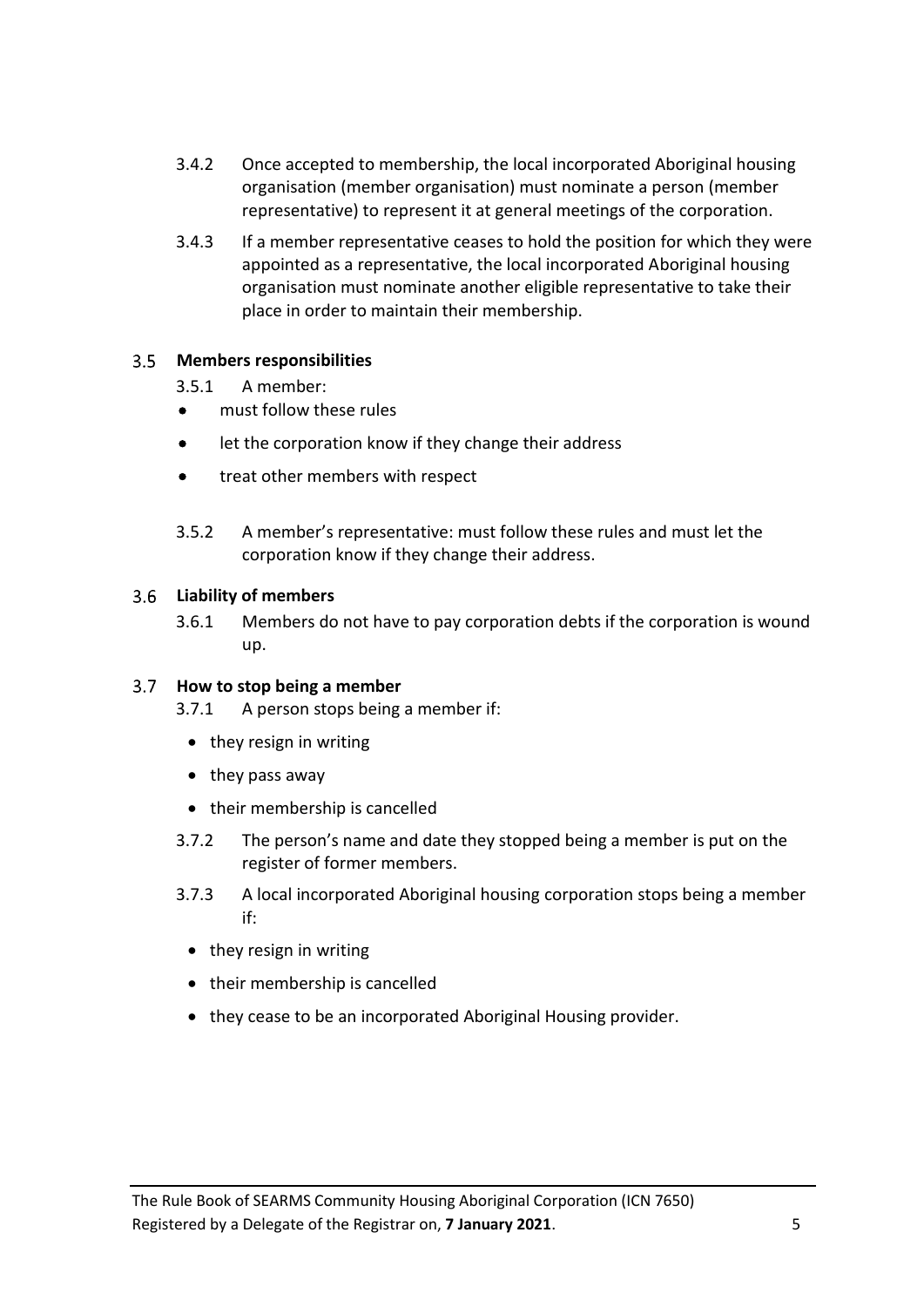### **Cancelling membership to the Corporation**

- 3.8.1 By the member either directly or in writing which is to be tabled before the members.
- 3.8.2 By special resolution at a general meeting.

*3.8.2.1 If an individual member:*

- can't be contacted for two years
- misbehaves or
- is not an Aboriginal or Torres Strait Islander person

### *3.8.2.2 If an organisation's representative:*

- is unable to be contacted or does not respond for two years;
- is in breach of the terms of membership
- or misbehaves
- 3.8.3 Any member organisation being considered for membership cancellation must be notified at least 21 days prior to the meeting at which their membership will be considered for cancellation. A member organisation will be afforded the opportunity to make a presentation at that meeting to defend their membership.
- If a member organisation membership is cancelled the directors must then send that local incorporated Aboriginal housing organisation a copy of the special resolution at their last known address, as soon as possible after it has beenpassed.
- 3.10 If a member organisation is not eligible for membership for some other reason, the directors can cancel that membership by passing a resolution at a **directors meeting**. Before the meeting, directors must give the member 14 days to object in writing.
- 3.11 If the member objects, the directors can't cancel the membership. The member can only then be removed at a general meeting by resolution.

# <span id="page-5-0"></span>**4 The register of members and former members**

- 4.1 The register must contain:
	- members' and former members' names and addresses
	- the date when the names were put on the register
	- the names and positions of the member's past and present representatives
	- for former members, the date when they stopped being a member.
- 4.2 It must be kept at the corporation's document access address or registered office.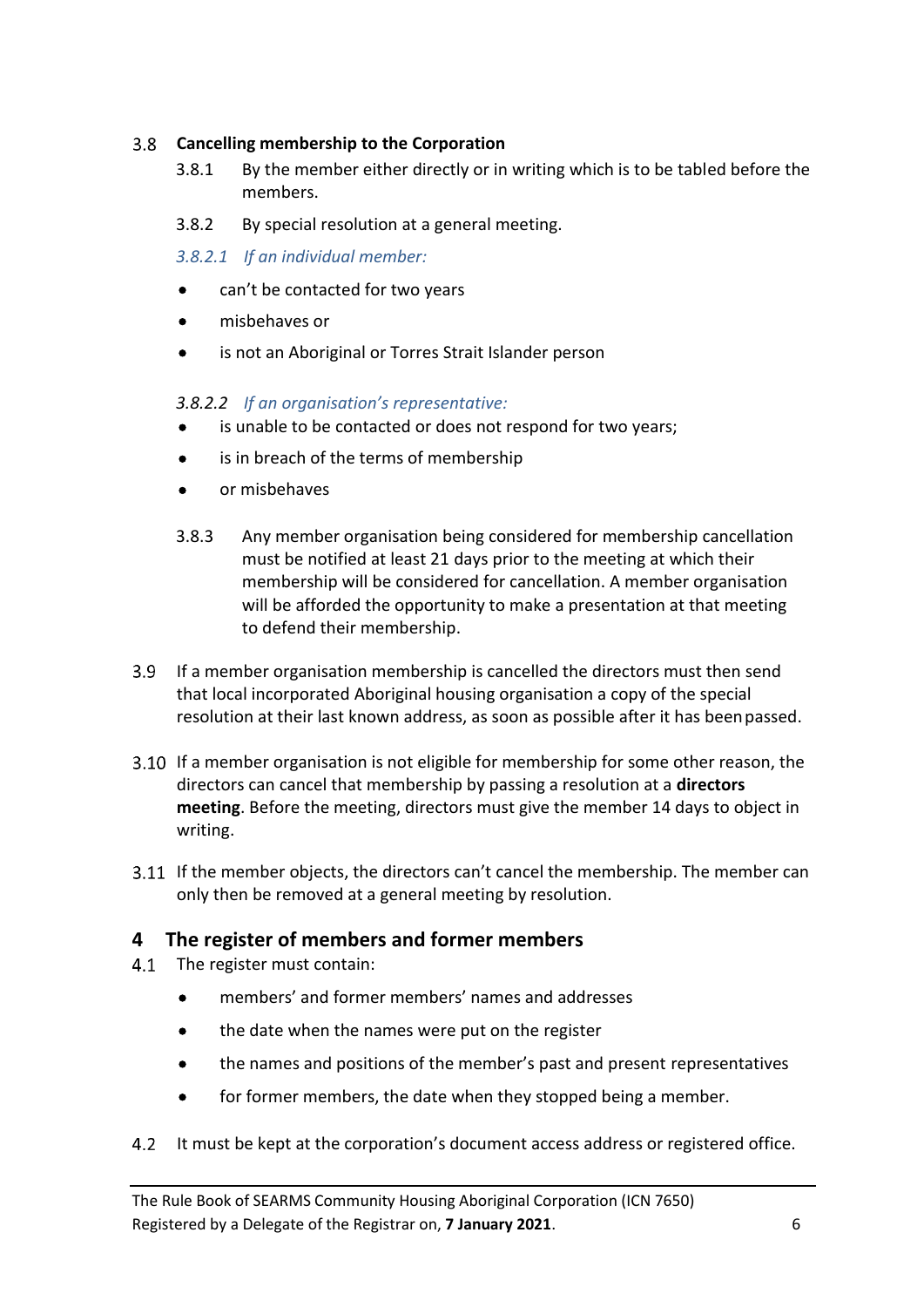4.3 It must be available at the annual general meeting (AGM).

# <span id="page-6-0"></span>**5 Members Meetings**

### **AGM timing**

5.1.1 AGMs must be held before the end of November each year.

### **AGM business**

- 5.2.1 AGMs are for:
- confirming the minutes of the previous general meeting
- presenting reports: general, financial, directors'
- announce director appointments
- choosing an auditor
- checking the register of members
- asking questions about how the corporation is managed.

### **General meetings**

- 5.3.1 Any two directors together can call for a general meeting to be convened in writing giving 21 days' notice.
- 5.3.2 Members can ask directors to call a general meeting and the directors must call the general meeting within 21 days.

### **Number of members**

5.4.1 Number of members needed in corporation to ask for a general meeting

| 2 to 10 members    | $= 1$ member             |
|--------------------|--------------------------|
| 11 to 20 members   | $=$ 3 members            |
| 21 to 50 members   | $= 5$ members            |
| 51 members or more | = 10 per cent of members |

### **General meeting business**

- 5.5.1 General meetings are for:
- confirming the minutes of the previous general meeting
- everything in the notice of the meeting

### **Notice for general meetings**

- 5.6.1 At least 21 days' notice must be given.
- 5.6.2 Notice must be given to members, directors, officers, the contact person and the auditor.
- 5.6.3 The notice must set out:
- the place, date and time for the meeting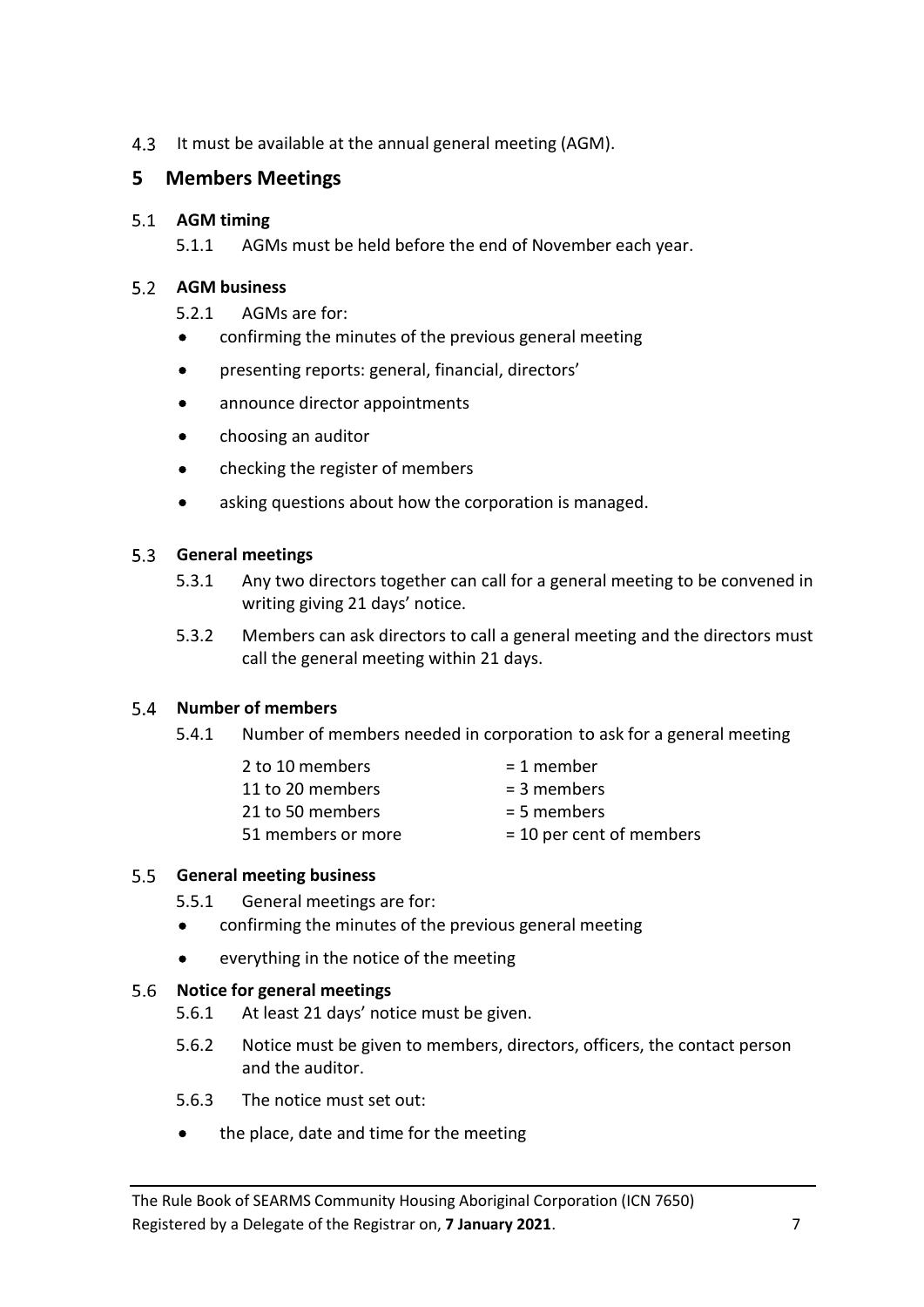- the business of the meeting
- if a special resolution is being proposed, and what it is
- 5.6.4 Notices must be sent to the members including incorporated Aboriginal housing organisations who are members and can be delivered personally (or in a manner which accords with Aboriginal custom), sent to their address, sent by fax or sent by email.
- 5.6.5 A notice of meeting:
- sent by post is taken to be given three days after it is posted
- sent by fax, or other electronic means, is taken to be given on the business day after it is sent.

### **Members' resolutions**

5.7.1 Members can propose a resolution by giving notice of it to the corporation.

| 5.7.2 | Number of members<br>corporation | Number of members needed in<br>to propose a resolution |
|-------|----------------------------------|--------------------------------------------------------|
|       | 2 to 10 members                  | $= 2$ members                                          |
|       | 11 to 20 members                 | $=$ 3 members                                          |
|       | 21 to 50 members                 | $= 5$ members                                          |
|       | 51 members or more               | $=$ 10 per cent of members                             |

- 5.7.3 The notice must set out the resolution in writing and must be signed by the members proposing it.
- 5.7.4 The corporation must give notice of the resolution to all people entitled to it (see rule 5.6).
- 5.7.5 The corporation must consider the resolution at the next general meeting which is being held more than 28 days after the notice has been sent out.

### **Quorum at general meetings**

- 5.8.1 Number of members in corporation to make a quorum  $30$  or less members  $= 3$  members  $31$  to 90 members  $= 7$  members 91 members or more  $= 10$  members
- 5.8.2 The quorum must be present during the whole meeting. If there is no quorum after one hour, the meeting is adjourned until the next week at the same time. If there is still no quorum, the meeting is cancelled.

### **Chairing general meetings**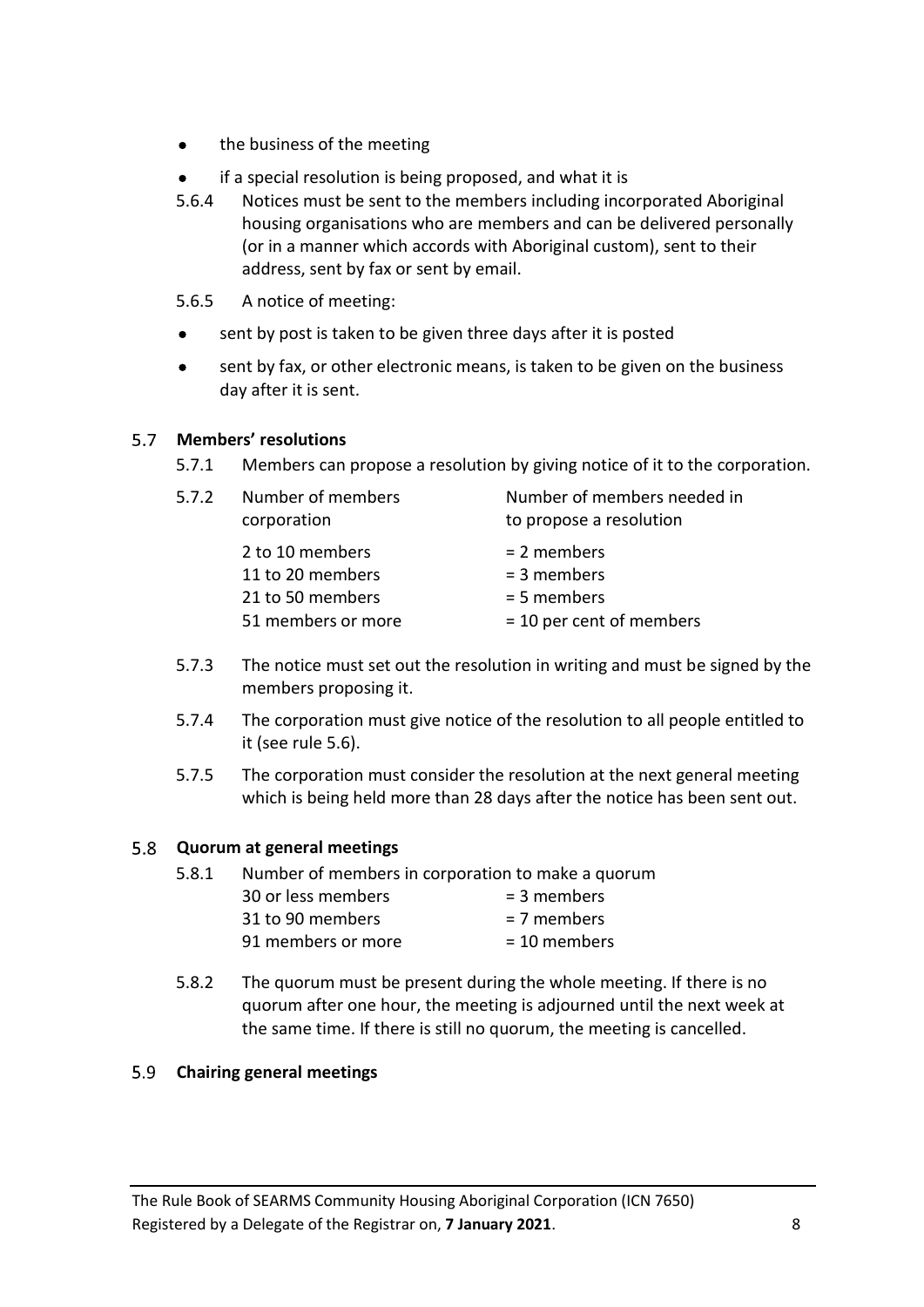5.9.1 The Chairperson will chair general meetings. If they are not available, the Deputy Chair will chair the meeting. If they are not available, the directors can elect someone to chair the meeting. If they don't, the members must elect someone.

### **Using technology**

5.10.1 General meetings can be held at more than one place using any technology that gives members a way of taking part. Members participating by other means must be presented with all papers and presentations prior to the meeting and must be able to be heard by all other members participating at that meeting.

### 5.11 Voting

- 5.11.1 Each member has one vote.
- 5.11.2 The chair has one vote (if he or she is a member) plus a casting vote.
- 5.11.3 A resolution at a general meeting should be decided by consensus (discussion and agreement). If consensus cannot be reached after a reasonable effort has been made, the resolution should be decided by majority vote.
- 5.11.4 A challenge to a right to vote at a general meeting may only be made at the meeting, and must be determined by the chair, whose decision is final.
- 5.11.5 A resolution can be decided by majority on a show of hands, unless a poll is demanded. (A poll is a formal vote, not by show of hands—for example, by writing on a voting paper or placing marbles in labelled jars.)
- 5.11.6 The chair declares the results of the vote, on a show of hands, or when a poll is demanded.

### **Demanding a poll**

- 5.12.1 Any member entitled to vote on the resolution or the chair can demand a poll. A poll can be held before or after a show of hands vote.
- 5.12.2 A poll on the election of a chair or on the question of an adjournment must be taken immediately. A poll demanded on other matters must be taken when and in the manner the chair directs.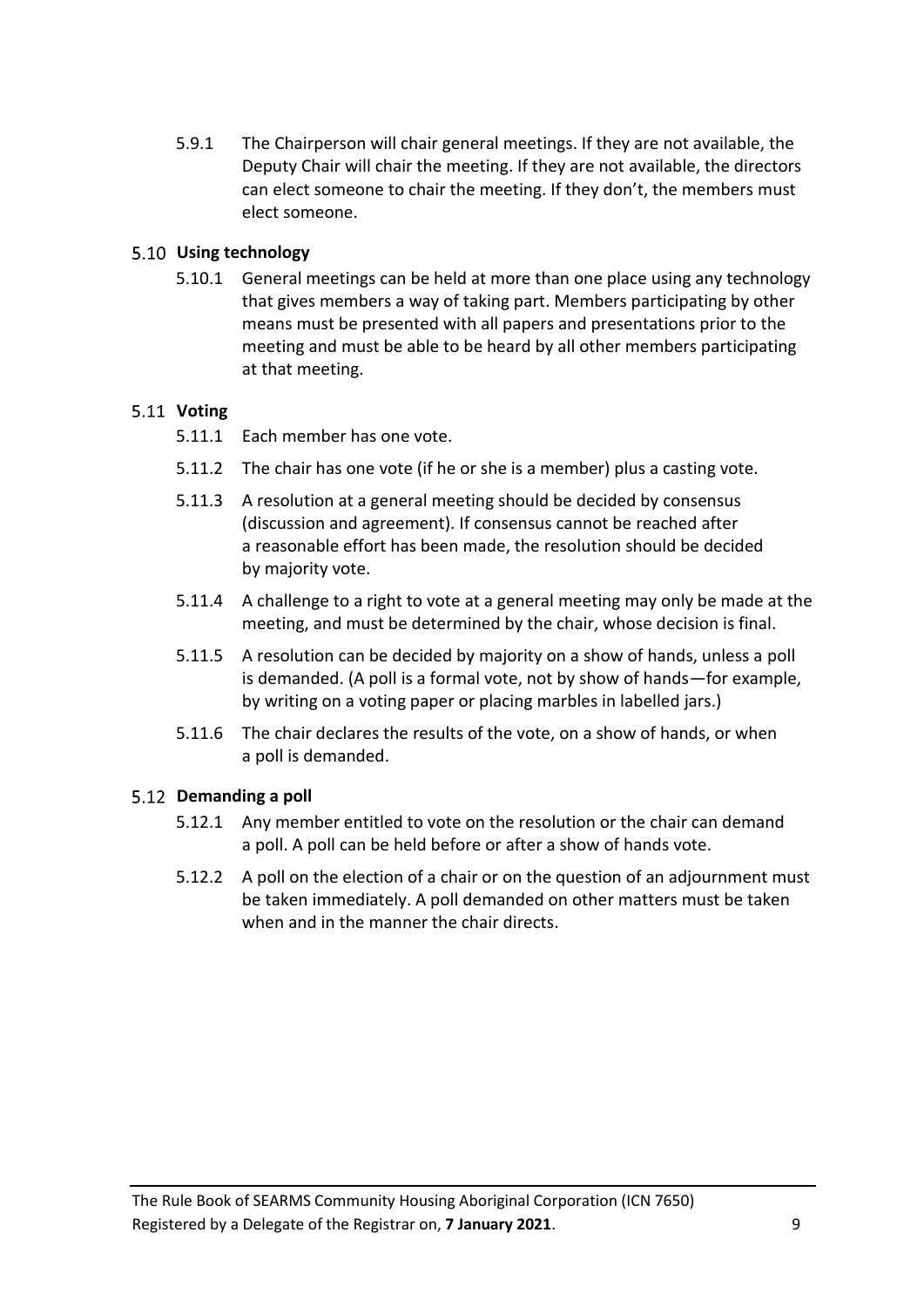# <span id="page-9-0"></span>**6 Directors**

# **The number of directors is decided at the general meeting.**

- The minimum number of Directors is five (5).
- The maximum number of Directors is nine (9).

# **Eligibility of directors**

- 6.2.1 A director must be:
- at least 18 years old;
- a qualified Aboriginal person (unless the person is an independent director appointed in accordance with rule 5.10).

# 6.2.2 A person is qualified as follows:

- demonstrated knowledge and understanding in Aboriginal Community Housing; or
- demonstrated knowledge and understanding of the diversity and needs of Aboriginal communities; or
- have experience in Corporate Governance, Community Development, or a field relating to the corporation's business activities; or
- have an accredited board training qualification or willingness to obtain within a set timeframe

# **Majority of director requirements**

6.3.1 A majority of directors of the corporation must be individuals who are:

- Aboriginal persons of Australia and;
- usually and permanently resident in Australia.

# **Directors' terms of appointment**

6.4.1 Directors are appointed for a term of up to three (3) years. They are eligible to be re-elected.

#### $6.5$ **How to become a director**

- 6.5.1 An **casual vacancy** (where director resigns before end of appointed term) is to be filled as follows:
- The current Directors will appoint a Selection panel from the current Directors (The CEO may be considered for appointment to the Selected Panel).
- The Selection Panel seeks out new applicants under rule 6.9.
- 6.5.2 **End of term vacancy** is filled by the corporation members who **appoint directors by resolution** passed at an Annual General Meeting.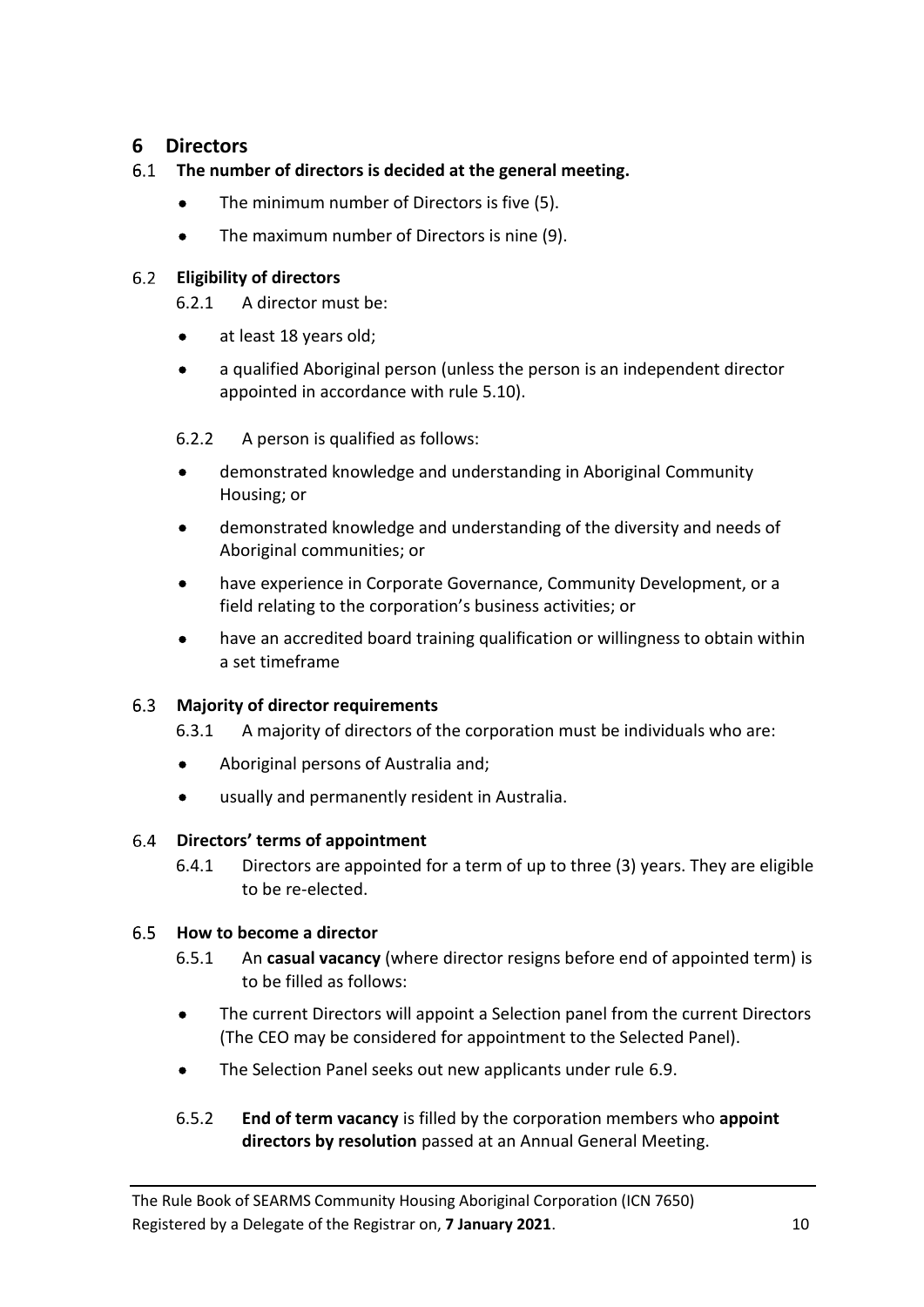# **Principles for Selection of Directors**

6.6.1 The overriding principle when making recommendations for appointment to the SEARMS Board is that the proposed appointment/s will ensure that the Board has representatives who have combination of skills sets relative of Aboriginal Community Housing and Community Development and Services and are drawn from the regional areas where the Corporation delivers services.

#### $6.7$ **Merit-based Selection**

- 6.7.1 The assessment of Director applications will be based on merit. Meritbased selection means:
- an assessment is made of the suitability of the candidates for the role and duties of the SEARMS Board, using a competitive selection process
- the assessment is based on the link between the candidate's experience and the qualities genuinely required for the role of the SEARMS Board
- the assessment focuses on the capacity of the candidates to achieve SEARMS Board stated strategic and operational outcomes.
- 6.7.2 Examples of experience and the qualities that may be considered in making an assessment include:
- qualifications, training and competencies
- experience and knowledge of Aboriginal Community Housing
- capacity to produce outcomes from effective performance at the level required
- relevant personal qualities
- demonstrated potential for further development, and
- ability to contribute to team performance.

# **Selection Panel for new Board**

- 6.8.1 A Selection Panel of three (3) eminent Aboriginal people and non-Aboriginal people will be convened by the directors in the year that a director's end of term is due.
- 6.8.2 The Panel Members must not be candidates for the SEARMS Board.
- 6.8.3 Panel Members will be experienced and skilled in Community Leadership, Development and Management.
- 6.8.4 There must be at least two (2) Aboriginal Panel Members.
- 6.8.5 The outgoing Chairperson and the CEO will organise and secure the participation of the Selection Panel Members.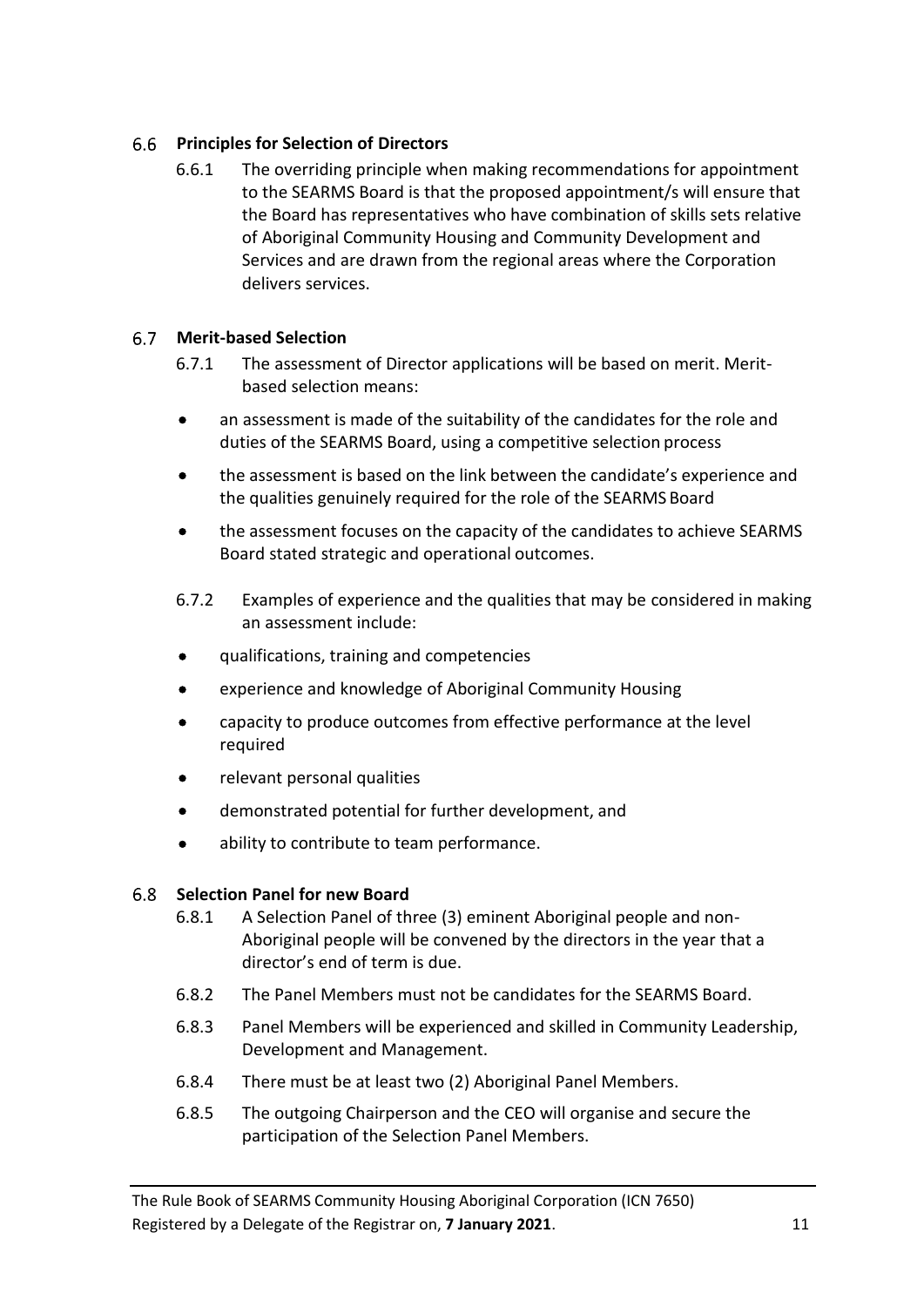### **The Selection process**

- 6.9.1 The Selection Panel seeks out and receives applications for SEARMS Directorships.
- 6.9.2 The Selection Panel considers the applications and makes recommendations, according to Rule 5.2 which are noted at a Board meeting
- 6.9.3 The Selection Panel stands down

### **The Appointment process**

- 6.10.1 The applicants recommended are to be sent and must complete and return the Consent to be a Director form (see schedule 2), and the ACNC Responsible Persons declaration NO LATER THAN seven (7) days before the AGM.
- 6.10.2 The recommendations are then put to the relevant General Meeting for appointment.
- 6.10.3 When appointments are confirmed at the Annual General Meeting:
- New SEARMS Community Housing Aboriginal Corporation Board Members take up positions, and
- **SEARMS Board selects a new Chairperson and Deputy Chairperson.**

### 6.11 How to stop being a director

6.11.1 A director stops being a director if:

- A director dies.
- A director resigns in writing.
- A director's appointment expires.
- A director is removed as a director by the members or the other directors.
- A director is disqualified from managing a corporation.

### **How to remove a director**

6.12.1 By the members:

- A notice for a resolution to remove a director must be given to the corporation at least 21 days before the meeting.
- The corporation must give the director concerned a copy of the notice as soon as possible.
- The director can give the corporation a written statement and speak at the meeting. The statement must be given to everyone entitled to notice of the meeting (see rule 5.6).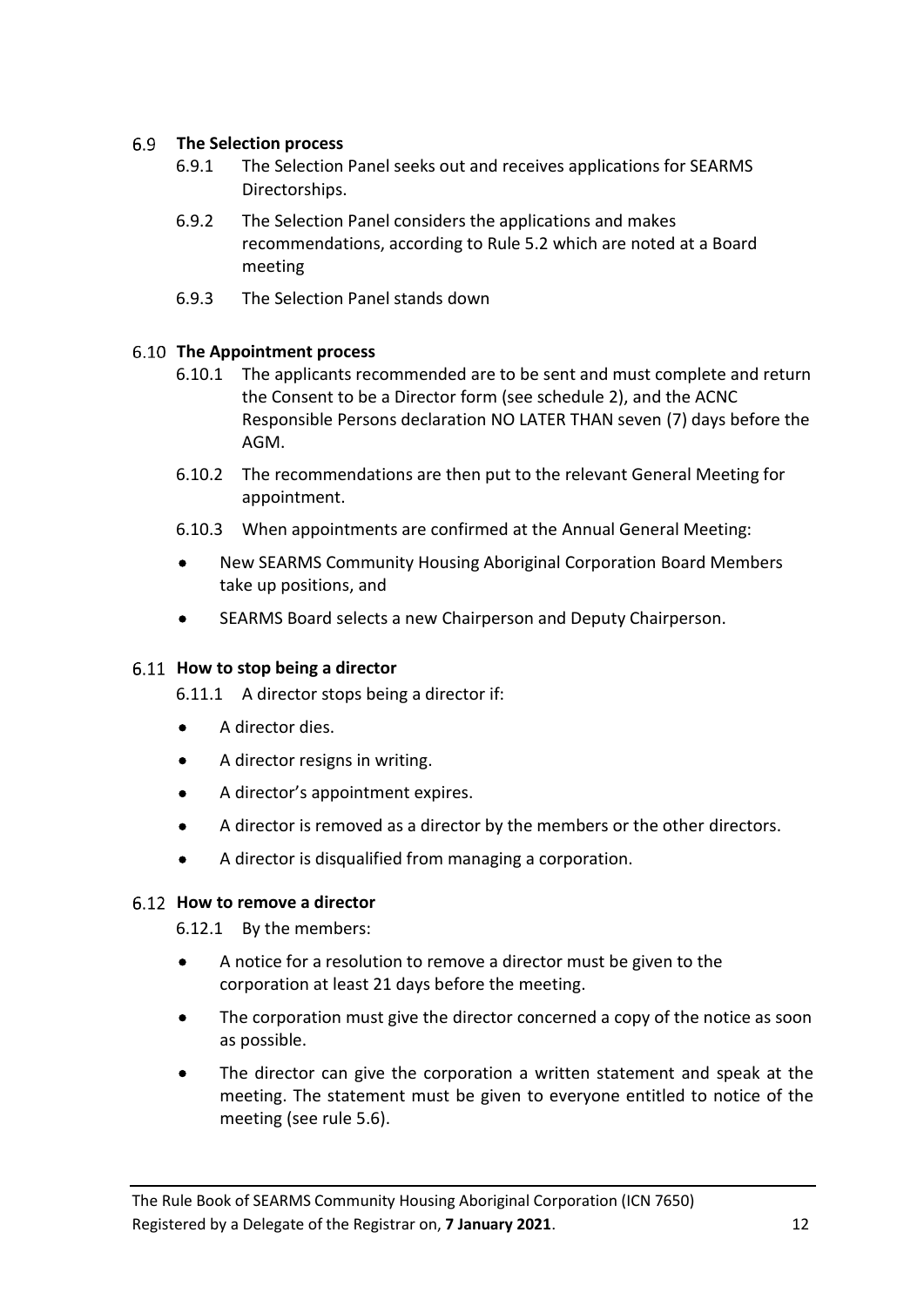### 6.12.2 By other directors:

- Directors can only remove a director if the director fails to attend three or more consecutive directors meetings without a reasonable excuse.
- Directors must give the director a notice in writing and they must give the director 14 days to object in writing.
- If the director objects, they cannot remove the director. The director can only then be removed at a general meeting by resolution.

# <span id="page-12-0"></span>**7 How to become an independent/ specialist director**

- 7.1 The directors may appoint independent/specialist directors if there are less than nine (9) member appointed directors.
- Independent/specialist directors will be independent or have skills in financial management, corporate governance, accounting, law or a field relating to the corporation's activities or both.
- 7.3 Independent/specialist directors must give the corporation their written consent to become a director before being appointed.
- $7.4$ Independent/specialist directors are appointed for the term specified by the directors in their appointment of up to three (3) years, and they can be reappointed.
- 7.5 Independent/specialist directors do have voting rights.
- Independent/specialist directors are unable to hold an office bearer position.

# <span id="page-12-1"></span>**8 Directors' and officers' duties**

- 8.1 The duties are:
	- a duty to progress the aims and objectives of the organisation
	- a duty to comply with the organisation's policies, procedures and protocols, including cultural protocol, intellectual property and code of conduct.
	- a duty of care and diligence
	- a duty of good faith
	- a duty to disclose a conflict of interest (material personal interest)
	- a duty not to improperly use position or information
	- a duty to not trade while insolvent.
- 8.2 The business of the corporation is to be managed by or under the direction of directors. The directors may exercise all the powers of the corporation except any that the CATSI Act or this rule book requires the corporation to exercise in general meeting.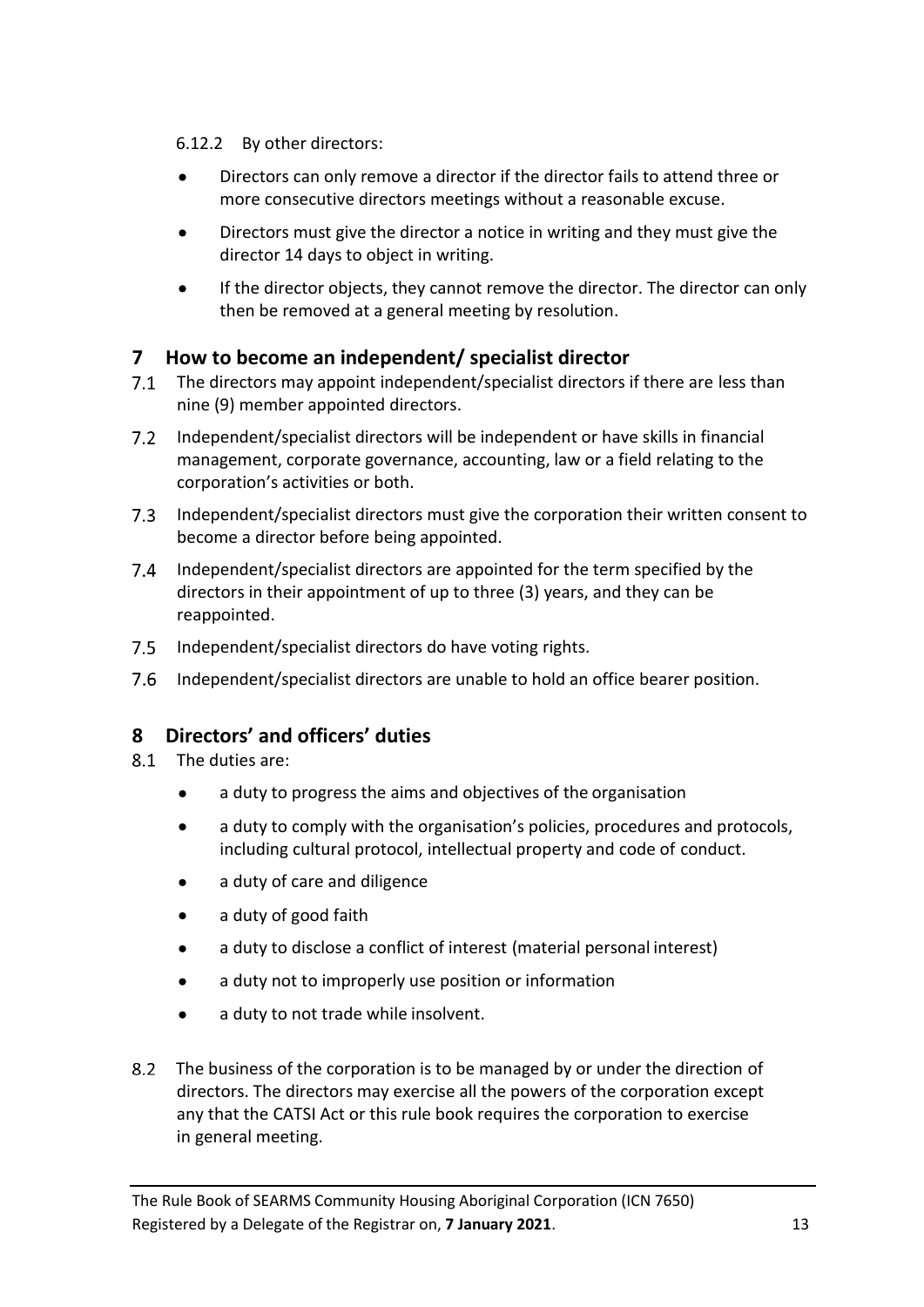# <span id="page-13-0"></span>**9 Conflict of interest (material personal interest)**

- 9.1 A director who has a material personal interest in a corporation matter must tell the other directors. They must give details of what the interest is and how it relates
- 9.2 to the corporation. It must be given at a directors' meeting as soon as possible, and it must be recorded in the minutes of the meeting.
- 9.3 A director who has a material person interest must not:
	- be present at the directors' meeting while the matter in question is being considered
	- vote on the matter in question
	- unless allowed to do so under the CATSI Act or if agreed upon by the majority of Board members.

# <span id="page-13-1"></span>**10 Payment**

- 10.1 The directors can be paid for attending directors' meetings and any meetings where they are acting on behalf of the corporation. The amount of remuneration will
	- 10.1.1 be set each year by members at the AGM.
	- 10.1.2 The corporation may pay the directors' travelling and other expenses for attending meetings or to do with other corporation business.

# <span id="page-13-2"></span>**11 Delegation**

- 11.1 Directors can pass a resolution to delegate any of their powers to:
	- another director
	- a committee of directors
	- an employee of the corporation
	- any other person
- 11.2 The delegate must follow the directions of the directors when using the delegated powers.

# <span id="page-13-3"></span>**12 Related party benefit**

12.1 If a corporation wants to give a financial benefit to a director or related party (such as a spouse of a director) it must get the approval of the members by following the procedure in part 6.6 of the CATSI Act.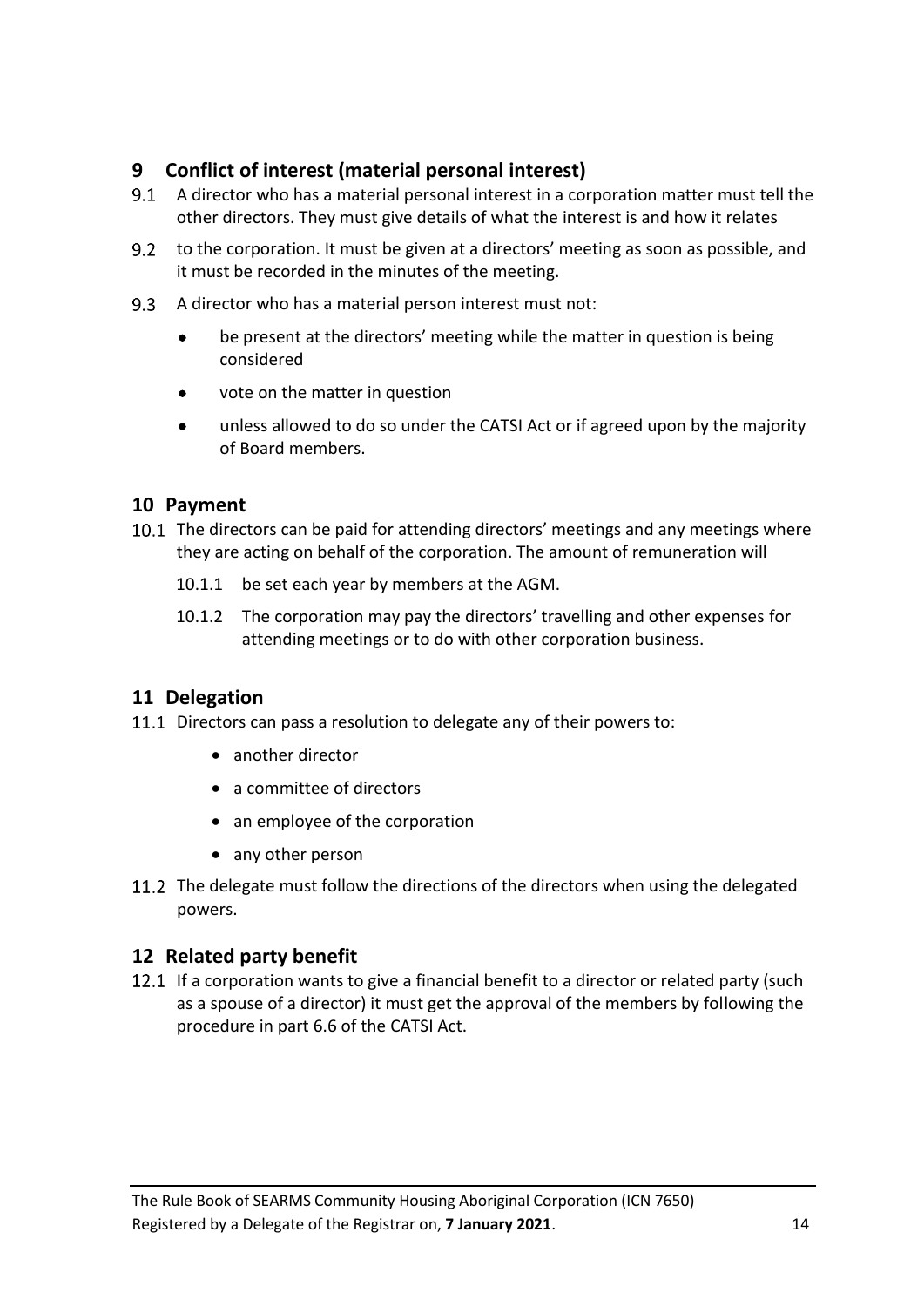# <span id="page-14-0"></span>**13 Directors' meetings**

### **Directors must meet at least every three months.**

- 13.1.1 The directors will usually decide at a meeting when and where the next meeting will be.
- 13.1.2 The Chairperson or any two (2) directors can call for a meeting to be convened in writing giving 14 days notice to all the other directors.

### **Quorum for directors' meetings**

13.2.1 A majority of the directors must be present at all times during the meeting.

# **Chairing directors' meetings**

13.3.1 The Chairperson will chair directors' meetings. If they are not available, the Deputy Chair will chair the meeting. If they are not available, the directors can elect someone to chair the meeting.

# **Using technology**

13.4.1 Director's meetings can be held at more than one place using any technology that gives members a way of taking part. Members participating by other means must be presented with all papers and presentations prior to the meeting and must be able to be heard by all other members participating at that meeting.

### **Resolutions at directors' meetings**

- 13.5.1 A resolution of directors must be passed by a majority of the votes.
- 13.5.2 The chair has a vote, plus a casting vote.
- 13.5.3 Resolutions can be passed without a directors' meeting if a majority of directors sign a statement saying that they are in favour of it.

# <span id="page-14-1"></span>**14 Contact person or secretary**

- 14.1 The directors appoint a contact person or secretary who must be at least 18 years old.
- 14.2 The directors decide the contact person or secretary's pay and terms and conditions of employment, if any.
- 14.3 The contact person or secretary must pass on all correspondence received to the Chairperson within 7 days.
- 14.4 The contact person or secretary must give the corporation their consent in writing to become a contact person before being appointed.
- 14.5 The corporation must send the Registrar a contact person or secretary's personal details within 28 days after they are appointed. The corporation can use the
- 14.6 Registrar's *Notification of a change to corporation officers' details* form.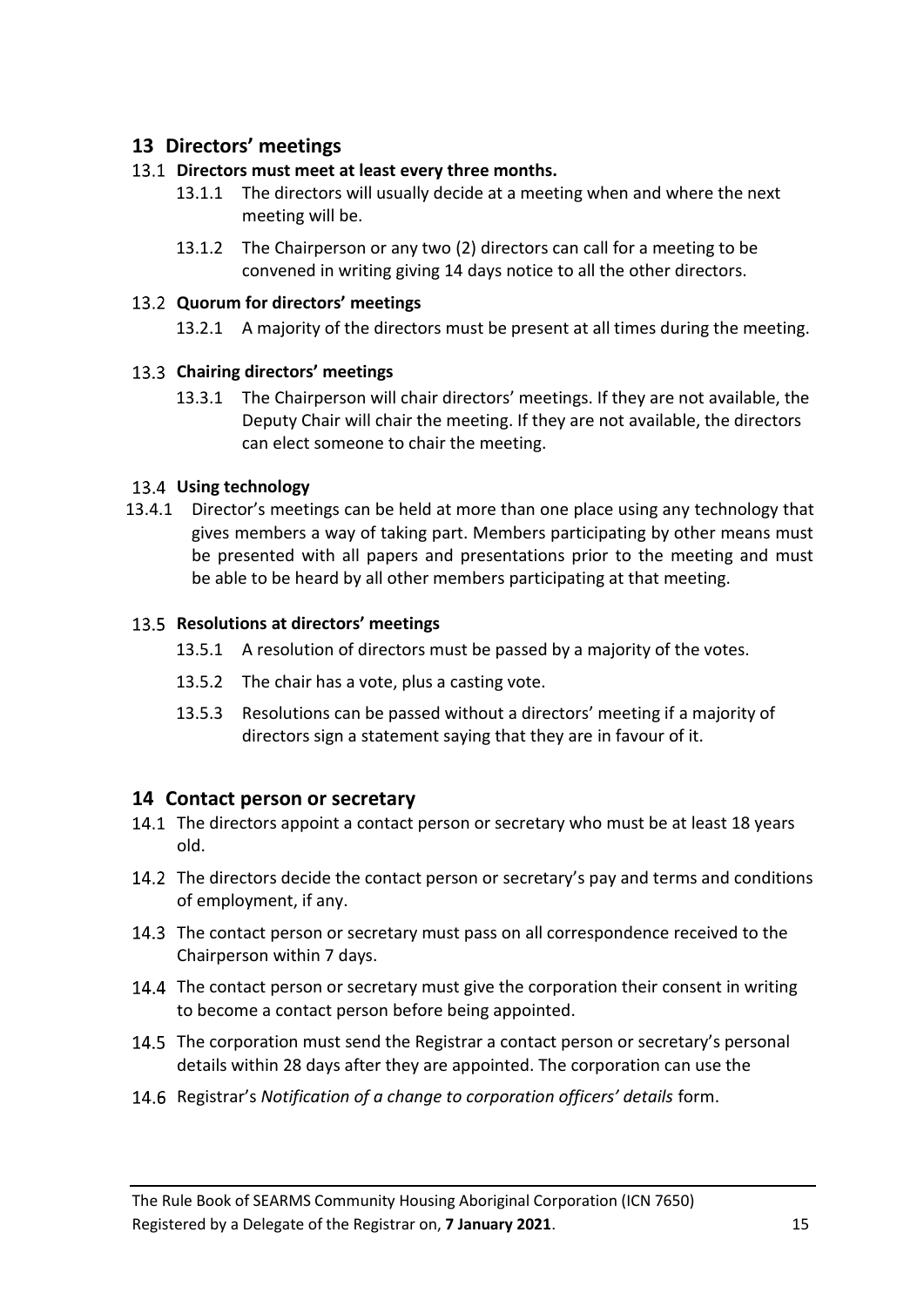# <span id="page-15-0"></span>**15 Records**

- 15.1 The corporation must keep the:
	- minutes of meetings (in writing or as an audio or video recording)
	- rule book (constitution)
	- register of members and former members
	- names and addresses of directors, officers and the contact person
	- financial records (including documents needed to explain why payments are made for example, quotes, acceptance, invoices and payment approvals)
- 15.2 They must be kept at the corporation's document access address or registered office.

# <span id="page-15-1"></span>**16 Finances**

- 16.1 All money of the corporation must be deposited into the corporation's bank account.
- 16.2 The corporation must give receipts for all money it receives.
- 16.3 All cheques, withdrawal forms and other banking documents must be signed by at least two persons, one of whom must be a director.
- Up to date financial accounts must be presented at a directors' meeting.
- 16.5 The financial year of the corporation will end on  $30<sup>th</sup>$  June of each year. The accounts of the corporation are audited annually and presented at the annual general meeting.

# <span id="page-15-2"></span>**17 Application of funds**

17.1 The assets and income of the Corporations shall be applied solely to the pursuit of the aforementioned objectives and no portion shall be distributed or indirectly to the members of the organisation except as bona fida compensation for services rendered or expenses incurred on behalf of the Corporation.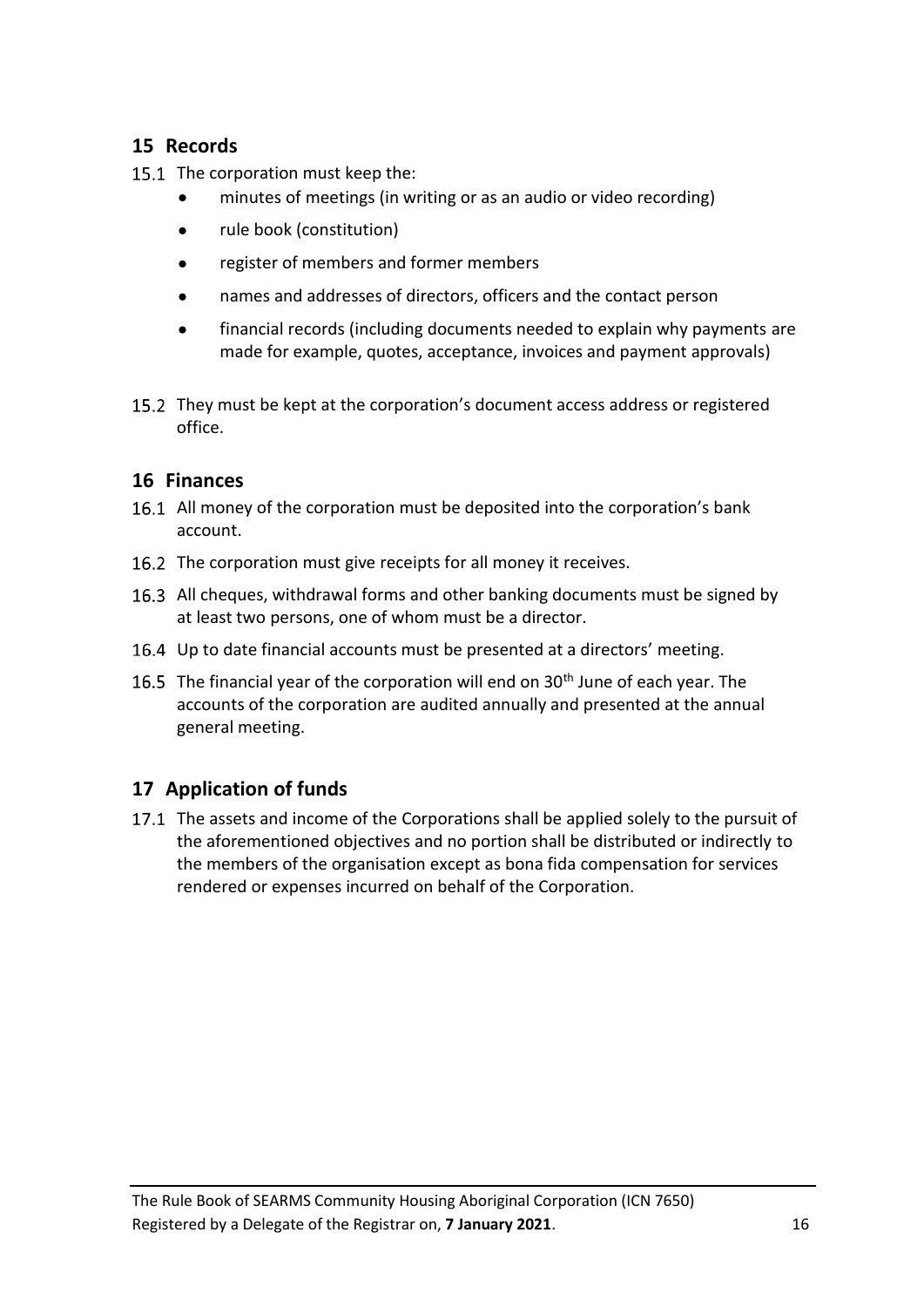# <span id="page-16-0"></span>**18 Winding up**

- 18.1 The winding up of the corporation will follow the CATSI Act.
- 18.2 If the corporation is wound up all debts, liabilities and costs of winding up must be paid first. If there are any assets left over the members can pass a special resolution about how to distribute those assets. Any surplus assets of the corporation shall be distributed to another Aboriginal organisation with similar objectives operating not for the profit of individual members of other private people.
- 18.3 All its community housing assets (as defined by the Community Housing Providers (*Adoption of National Law) Act 2012*), on its winding up to be transferred to another registered community housing provider or to a housing agency in the iurisdiction
- 18.4 in which the asset is located.

# <span id="page-16-1"></span>**19 Dispute resolution**

- 19.1 If a dispute arises, the parties must first try to resolve it themselves.
- 19.2 If the dispute is not resolved within 20 business days, any party may give a dispute notice to the other parties.
- 19.3 The dispute notice must be in writing and must say what the dispute is about. It must be given to the corporation.
- The directors must help the parties resolve the dispute within 40 business days after the corporation receives the notice.
- 19.5 The directors or any of the dispute parties may ask the Registrar for assistance.

# <span id="page-16-2"></span>**20 Changing the rule book**

- 20.1 The rule book can be changed by passing a special resolution at a general meeting. The proposed changes must be set out in the notice of the general meeting.
- 20.2 Within 28 days after the resolution is passed, the corporation must send the Registrar:
	- a copy of the changes
	- a copy of the minutes of the meeting
	- a Request to change corporation rule book form.
- 20.3 The changes do not take effect until the new rule book is registered by the Registrar.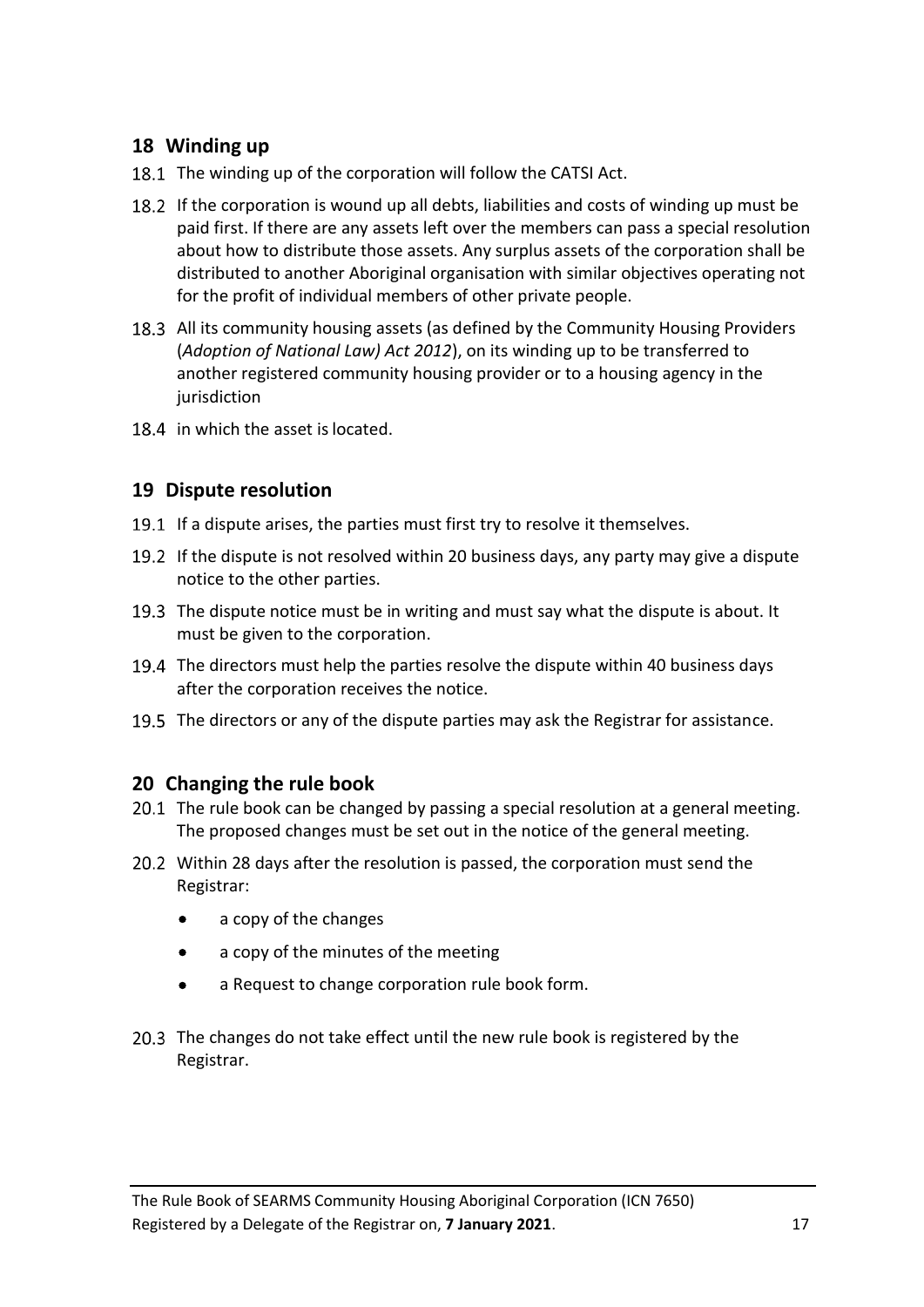# <span id="page-17-0"></span>**21 Establishment and Maintenance of Gift Fund**

- 21.1 The corporation shall maintain for the main purpose of the corporation a gift fund:
	- a) to be named "SEARMS Community Housing Aboriginal Corporation Gift Fund" in accordance with the requirements of the *Income Tax Assessment Act 1997*
	- b) which can receive gifts of money or property for the purposes of the objectives of the corporation
	- c) which can have credited to it any money received by the Corporation because of those gifts
	- d) that does not receive any money or property other than that stated at (b)
- 21.2 The Corporation shall use gifts made to the gift fund and any money received because of them only for the principal purpose of the corporation.
- 21.3 Receipts issued for gifts to the Gift Fund must state:
	- a) the fund name of the Corporation's Gift Fund
	- b) the Australian Business Number of the Corporation
	- c) the fact that the receipt is for a gift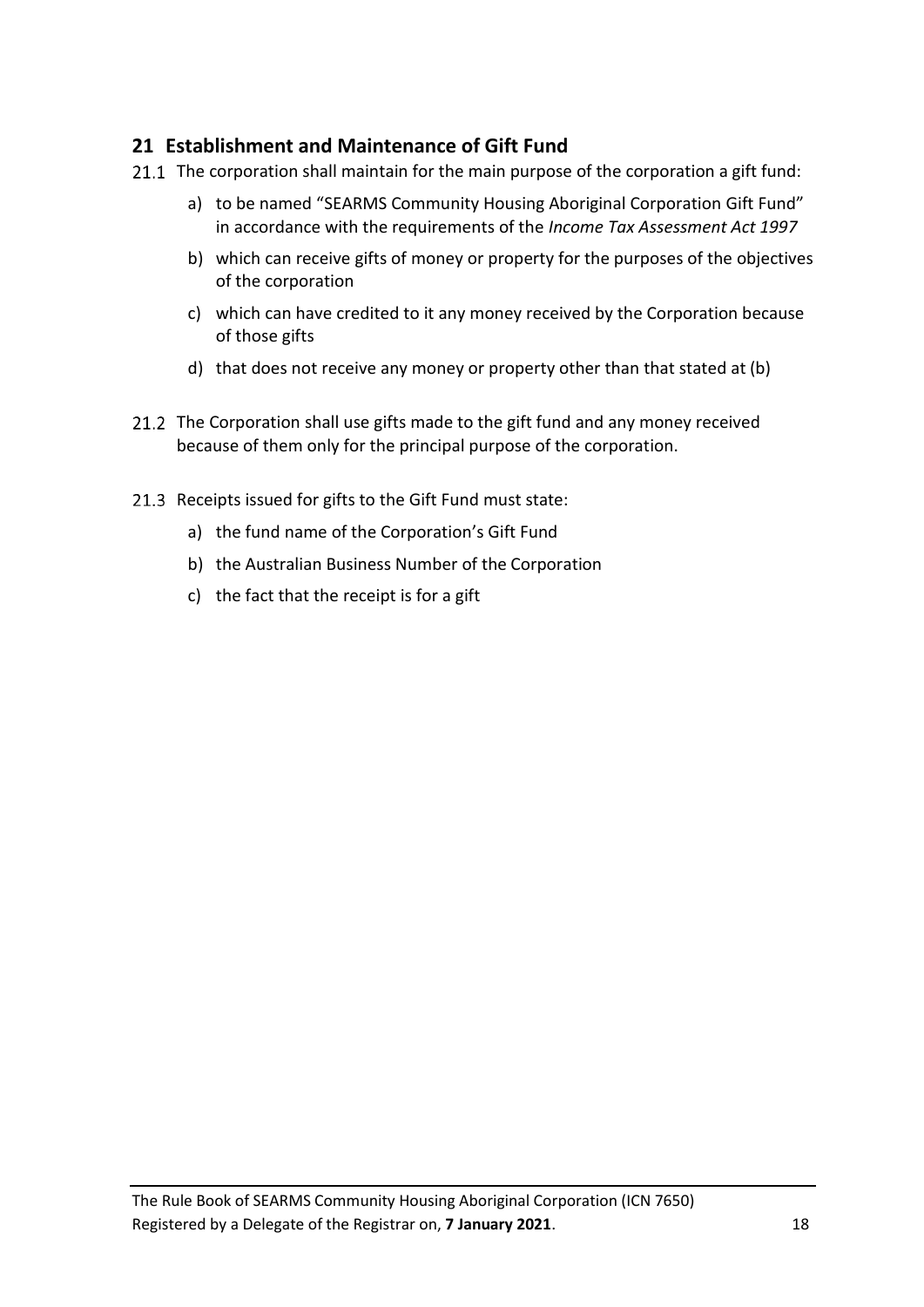# <span id="page-18-0"></span>**22 Schedule 1—Application for membership form**



# **SEARMS Community Housing Aboriginal Corporation Application for Membership**

|          | (print name) |
|----------|--------------|
| of       |              |
|          |              |
|          |              |
|          |              |
|          |              |
|          |              |
|          |              |
|          |              |
|          |              |
|          |              |
| address: |              |

hereby apply for membership of **SEARMS Community Housing Aboriginal Corporation.**

This membership is for myself OR on behalf of …………………………………………………………………………**(Organisation member)**

organisation address:

| Signed       |  |
|--------------|--|
| <b>Dated</b> |  |
| Phone #      |  |
| Email        |  |

The Rule Book of SEARMS Community Housing Aboriginal Corporation (ICN 7650) Registered by a Delegate of the Registrar on, **7 January 2021**. 19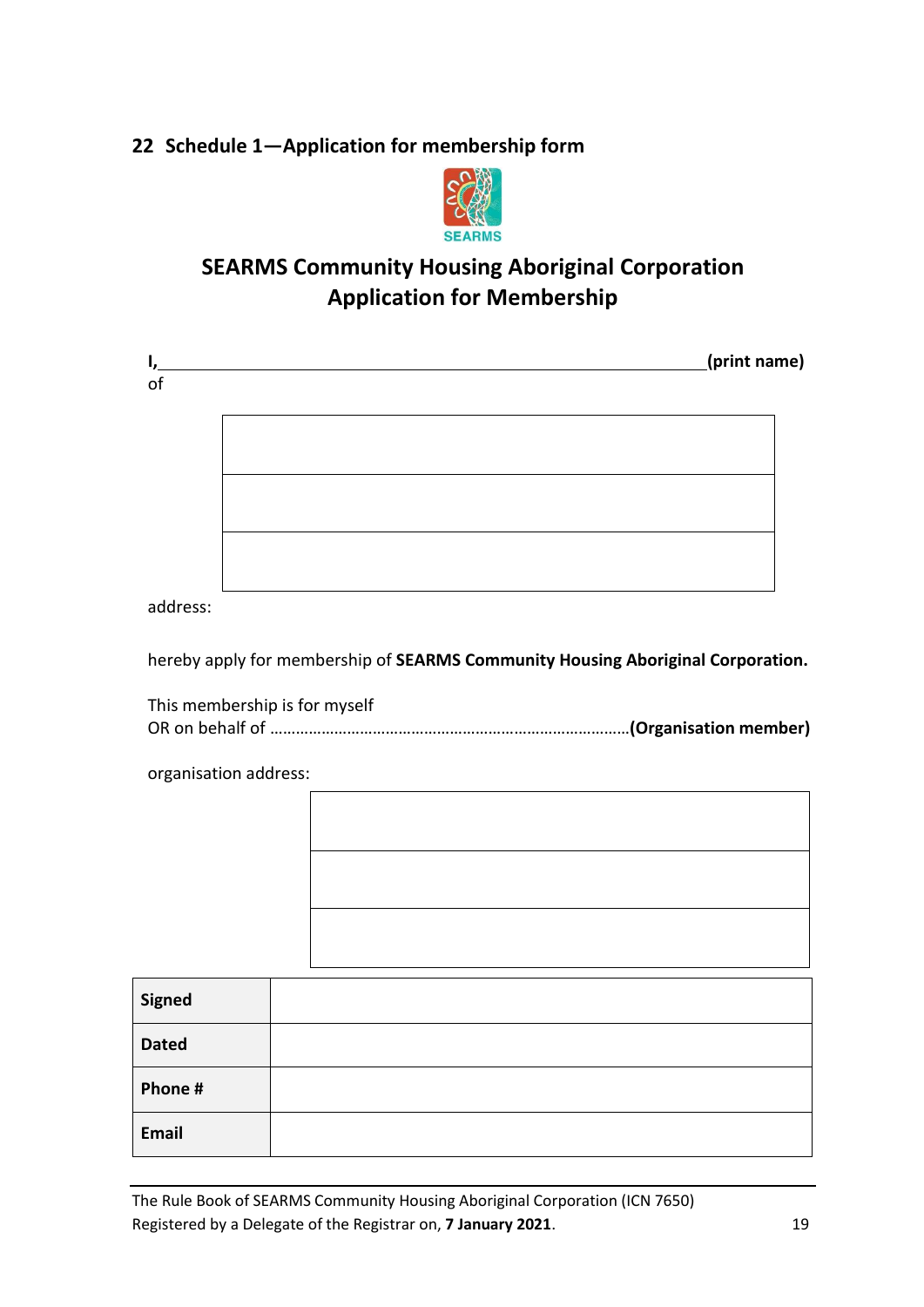The Rule Book of SEARMS Community Housing Aboriginal Corporation (ICN 7650) Registered by a Delegate of the Registrar on, **7 January 2021**. 20